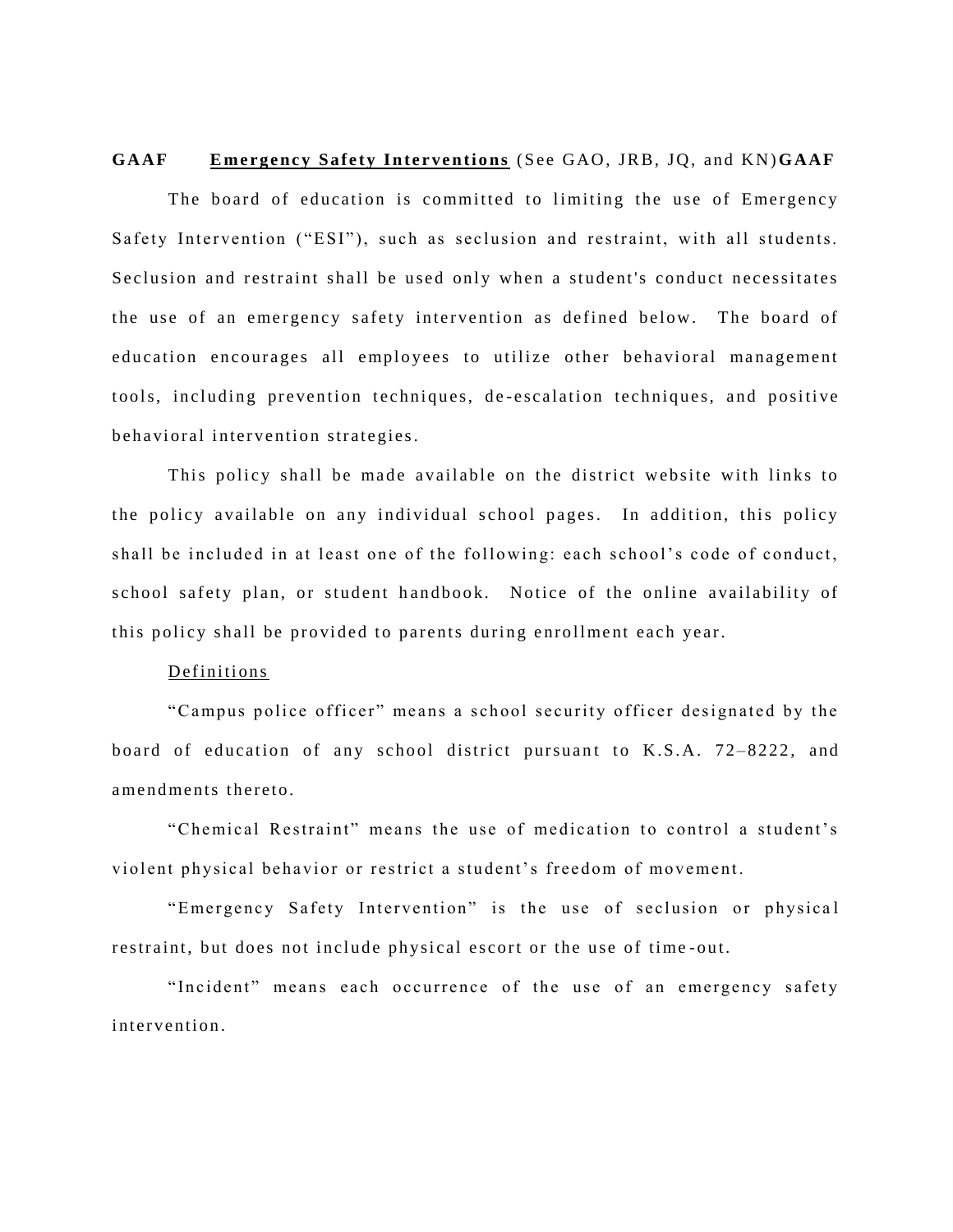"Law enforcement officer" and "police officer" mean a full-time or parttime salaried officer or employee of the state, a county, or a city, whose duties traffic law of this state or any Kansas municipality. This term includes a campus police officer.

"Legitimate law enforcement purpose" means a goal within the lawful authority of an officer that is to be achieved through methods or conduct condoned by the officer's appointing authority.

"Mechanical Restraint" means any device or object used to limit a student's movement.

"Parent" means:  $(1)$  a natural parent;  $(2)$  an adoptive parent;  $(3)$  a person acting as a parent as defined in K.S.A.  $72-1046(d)(2)$ , and amendments thereto; (4) a legal guardian; (5) an education advocate for a student with an exceptionality; (6) a foster parent, unless the student is a child with an exceptionality; or (7) a student who has reached the age of majority or is an emancipated minor.

"Physical Escort" means the temporary touching or holding the hand, wrist, arm, shoulder, or back of a student who is acting out for the purpose of inducing the student to walk to a safe location.

"Physical Restraint" means bodily force used to substantially limit a student's movement, except that consensual, solicited, or unintentional contact and contact to provide comfort, assistance, or instruction shall not be deemed to be physical restraint.

"School resource officer" means a law enforcement officer or police officer employed by a local law enforcement agency who is assigned to a district through an agreement between the local law enforcement agency and the district.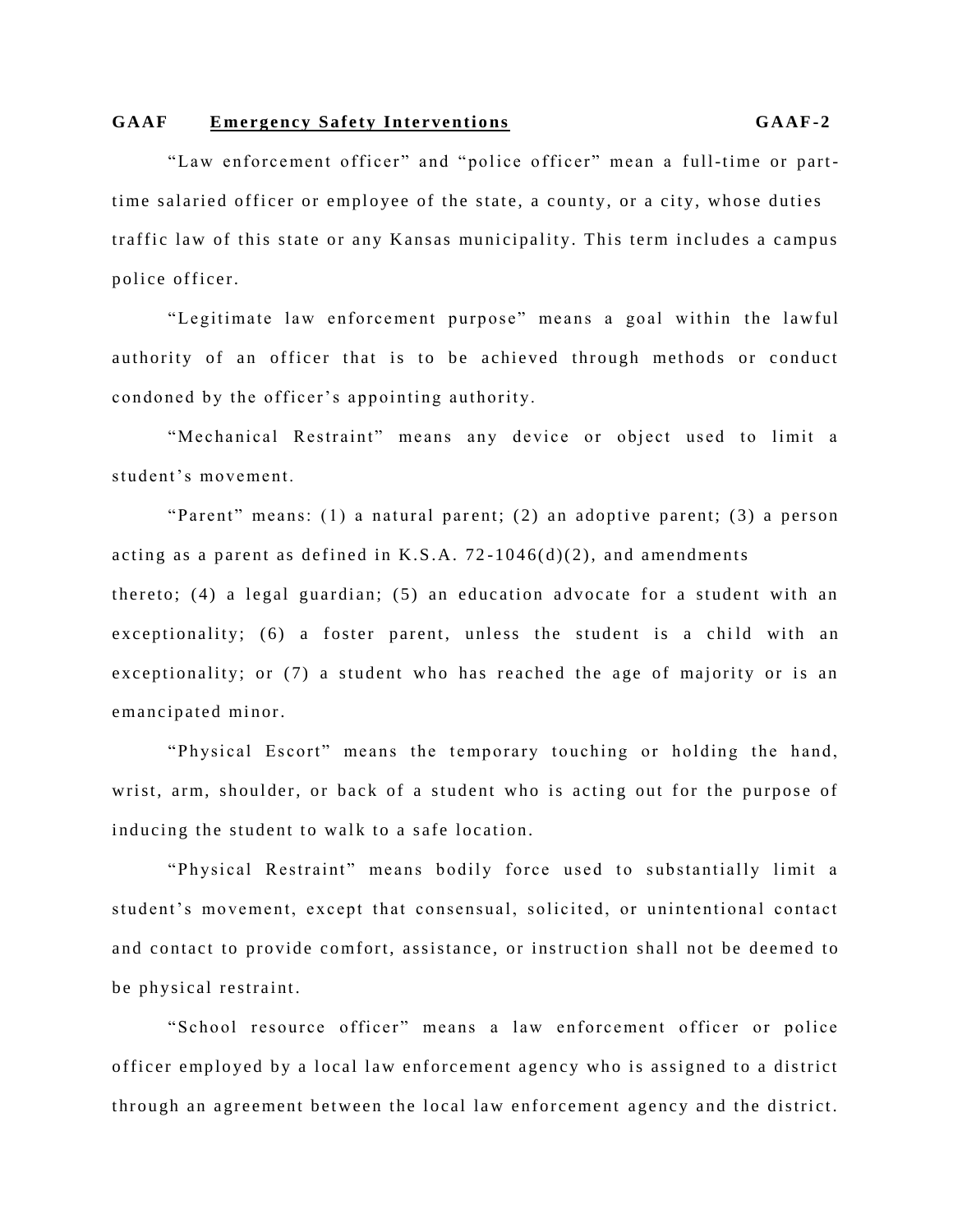## **GA AF E me rge nc y S af ety In te rve nti o ns GA AF-3**

"School security officer" means a person who is employed by a board of education of any school district for the purpose of aiding and supplementing state and local law enforcement agencies in which the school district is located, but is not a law enforcement officer or police officer.

"Seclusion" means placement of a student in a location where all of the following conditions are met:  $(1)$  the student is placed in an enclosed area by school personnel; (2) the student is purposefully isolated from adults and peers; and (3) the student is prevented from leaving, or reasonably believes that he or she will be prevented from leaving the enclosed area.

"Time-out" means a behavioral intervention in which a student is temporarily removed from a learning activity without being secluded.

### Prohibited Types of Restraint

All staff members are prohibited from engaging in the following actions with all students:

- Using face-down (prone) physical restraint;
- $\bullet$  Using face-up (supine) physical restraint;
- Using physical restraint that obstructs the student's airway;
- Using physical restraint that impacts a student's primary mode of communication:
- Using chemical restraint, except as prescribed treatments for a student's medical or psychiatric condition by a person appropriately licensed to issue such treatments; and
- $\bullet$  Use of mechanical restraint, *except*: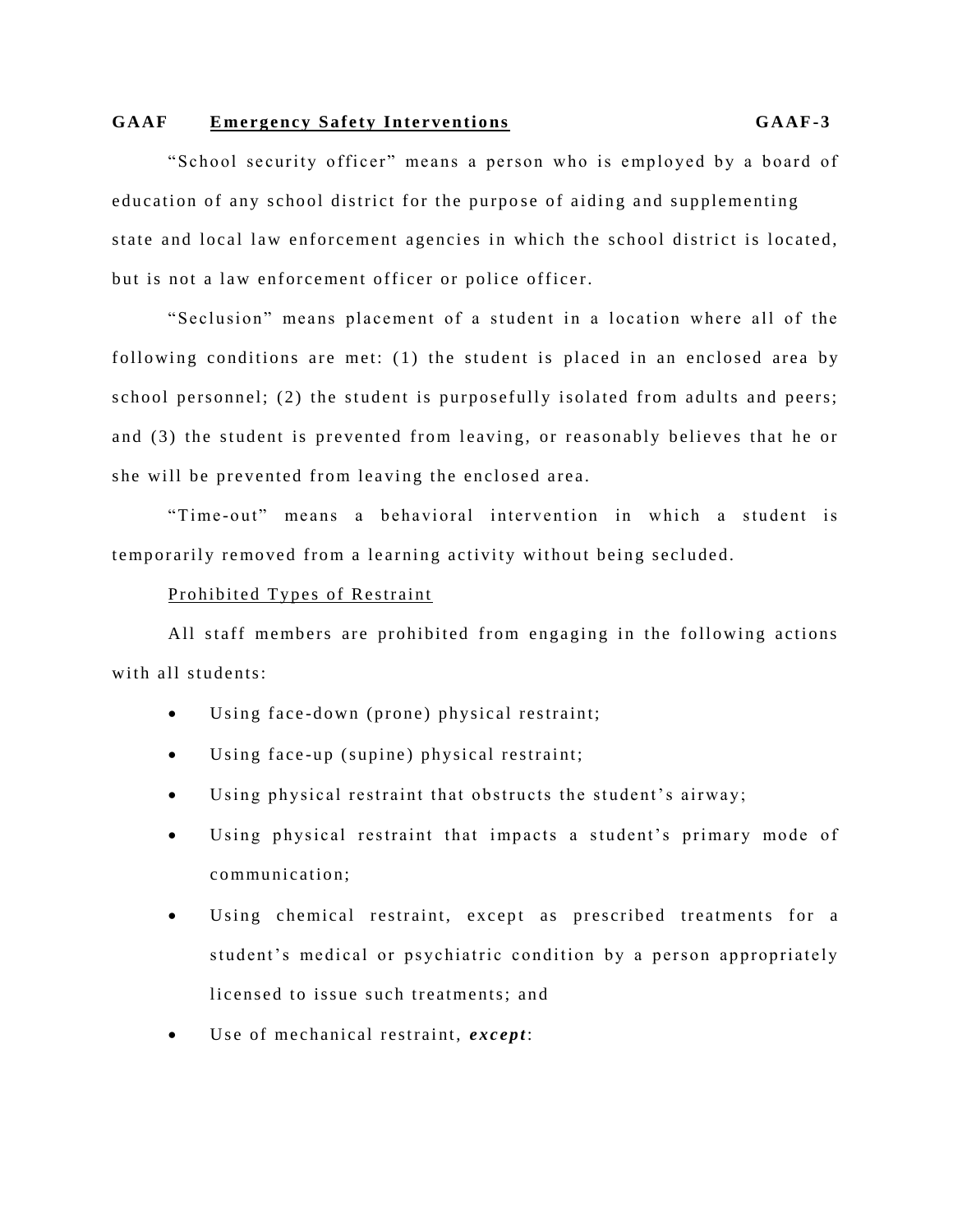- o Protective or stabilizing devices required by law or used in accordance with an order from a person appropriately licensed to issue the order for the device:
- o Any device used by a certified law enforcement officer to carry out law enforcement duties: or
- o Seatbelts and other safety equipment when used to secure students during transportation.

### Use of Emergency Safety Interventions

ESI shall be used only when a student presents a reasonable and immediate danger of physical harm to such student or others with the present ability to effect such physical harm. Less restrictive alternatives to ESI, such as positive behavior interventions support, shall be deemed inappropriate or ineffective under the circumstances by the school employee witnessing the student's behavior prior to the use of any ESI. The use of ESI shall cease as soon as the immediate danger of physical harm ceases to exist. Violent action that is destructive of property may necessitate the use of an ESI. Use of an ESI for purposes of discipline, punishment, or for the convenience of a school employee shall not meet the standard of immediate danger of physical harm.

### **ESI** Restrictions

A student shall not be subjected to ESI if the student is known to have a medical condition that could put the student in mental or physical danger as a result of ESI. The existence of such medical condition must be indicated in a written statement from the student's licensed health care provider, a copy of which has been provided to the school and placed in the student's file.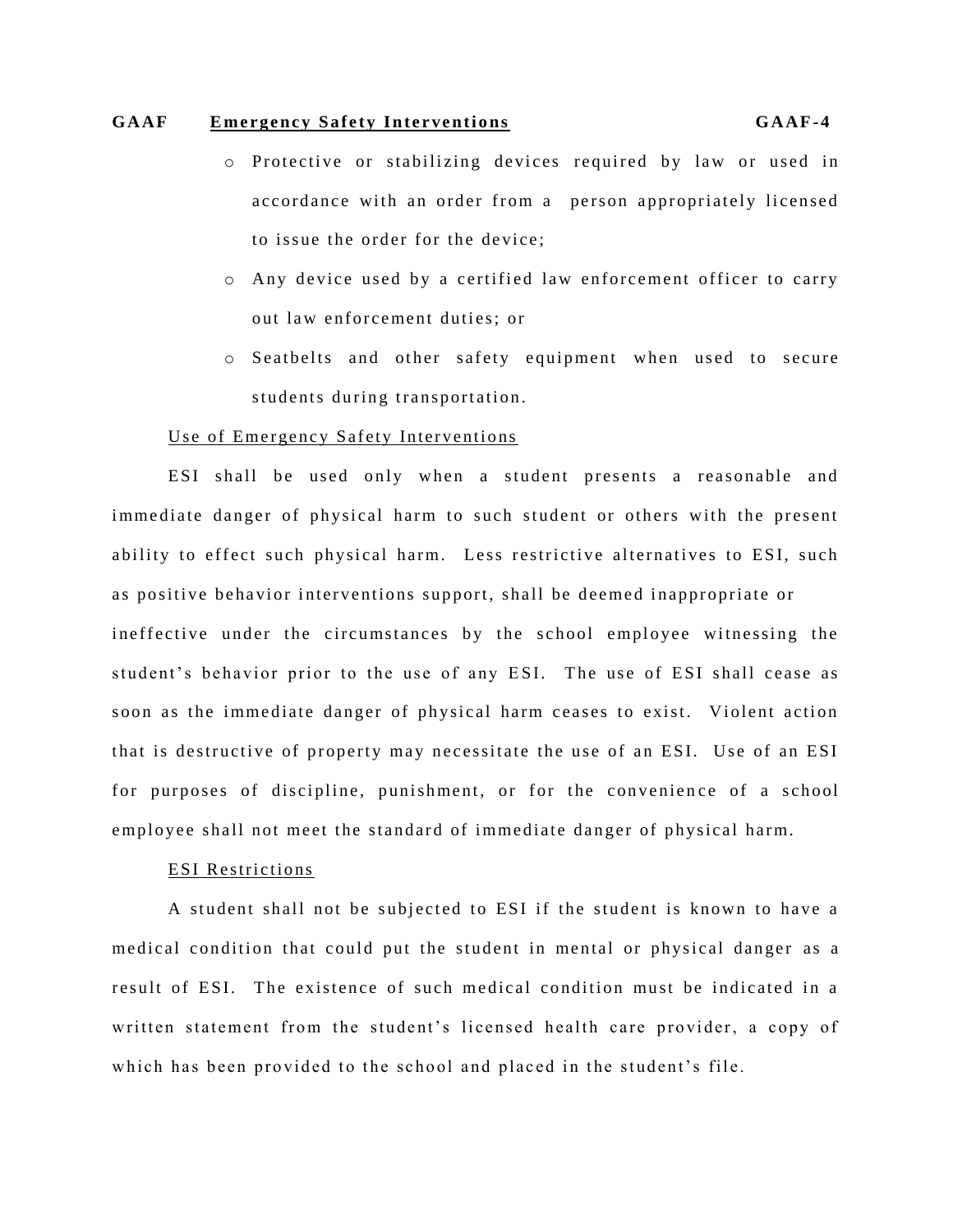Such written statement shall include an explanation of the student's diagnosis, a list of any reasons why ESI would put the student in mental or physical danger, and any suggested alternatives to ESI. Notwithstanding the provisions of this subsection, a student may be subjected to ESI, if not subjecting the student to ESI would result in significant physical harm to the student or others.

#### Use of Seclusion

When a student is placed in seclusion, a school employee shall be able to see and hear the student at all times.

All seclusion rooms equipped with a locking door shall be designed to ensure that the lock automatically disengages when the school employee viewing the student walks away from the seclusion room, or in case of emergency, such as fire or severe weather.

A seclusion room shall be a safe place with proportional and similar characteristics as other rooms where students frequent. Such room shall be free of any condition that could be a danger to the student, well-ventilated, and sufficiently lighted.

## Training

All staff members shall be trained regarding the use of positive behavioral intervention strategies, de-escalation techniques, and prevention techniques. Such training shall be consistent with nationally recognized training programs on ESI. The intensity of the training provided will depend upon the employee's position. Administrators, licensed staff members, and other staff deemed most likely to need to restrain a student will be provided more intense training than staff who do not work directly with students in the classroom. District and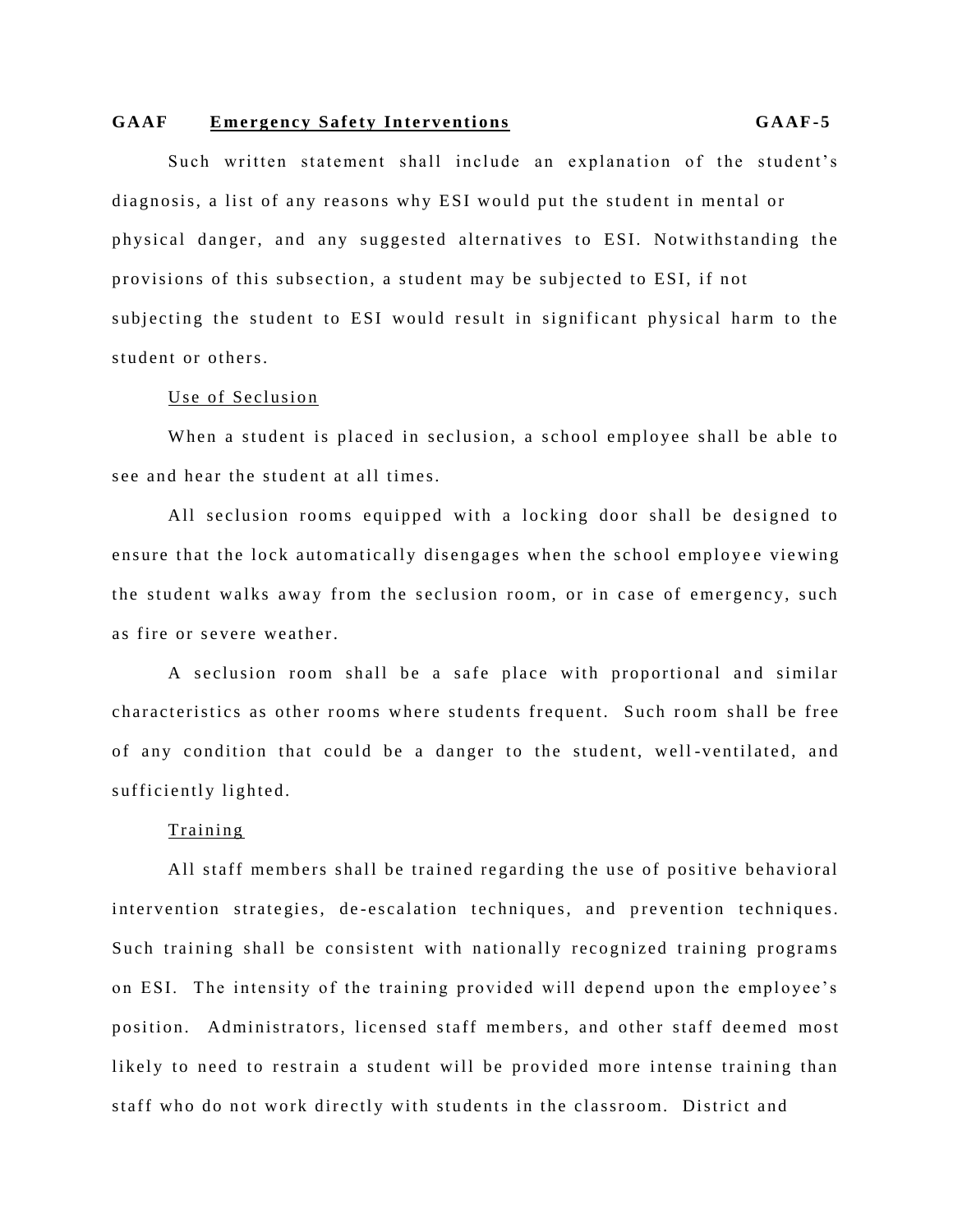building administration shall make the determination of the intensity of training required by each position.

Each school building shall maintain written or electronic documentation regarding the training that was provided and a list of participants, which shall be made available for inspection by the state board of education upon request.

## Notification and Documentation

The principal or designee shall notify the parent the same day as an incident. The same-day notification requirement of this subsection shall be deemed satisfied if the school attempts at least two methods of contacting the parent. A parent may designate a preferred method of contact to receive the same-day notification. Also, a parent may agree, in writing, to receive only one same-day notification from the school for multiple incidents occurring on the same day.

Documentation of the ESI used shall be completed and provided to the student's parents no later than the school day following the day of the incident. Such written documentation shall include: (A) The events leading up to the incident;  $(B)$  student behaviors that necessitated the ESI;  $(C)$  steps taken to transition the student back into the educational setting;  $(D)$  the date and time the incident occurred, the type of ESI used, the duration of the ESI, and the school personnel who used or supervised the ESI; (E) space or an additional form for parents to provide feedback or comments to the school regarding the incident; (F) a statement that invites and strongly encourages parents to schedule a meeting to discuss the incident and how to prevent future incidents; and (G) email and phone information for the parent to contact the school to schedule the ESI meeting. Schools may group incidents together when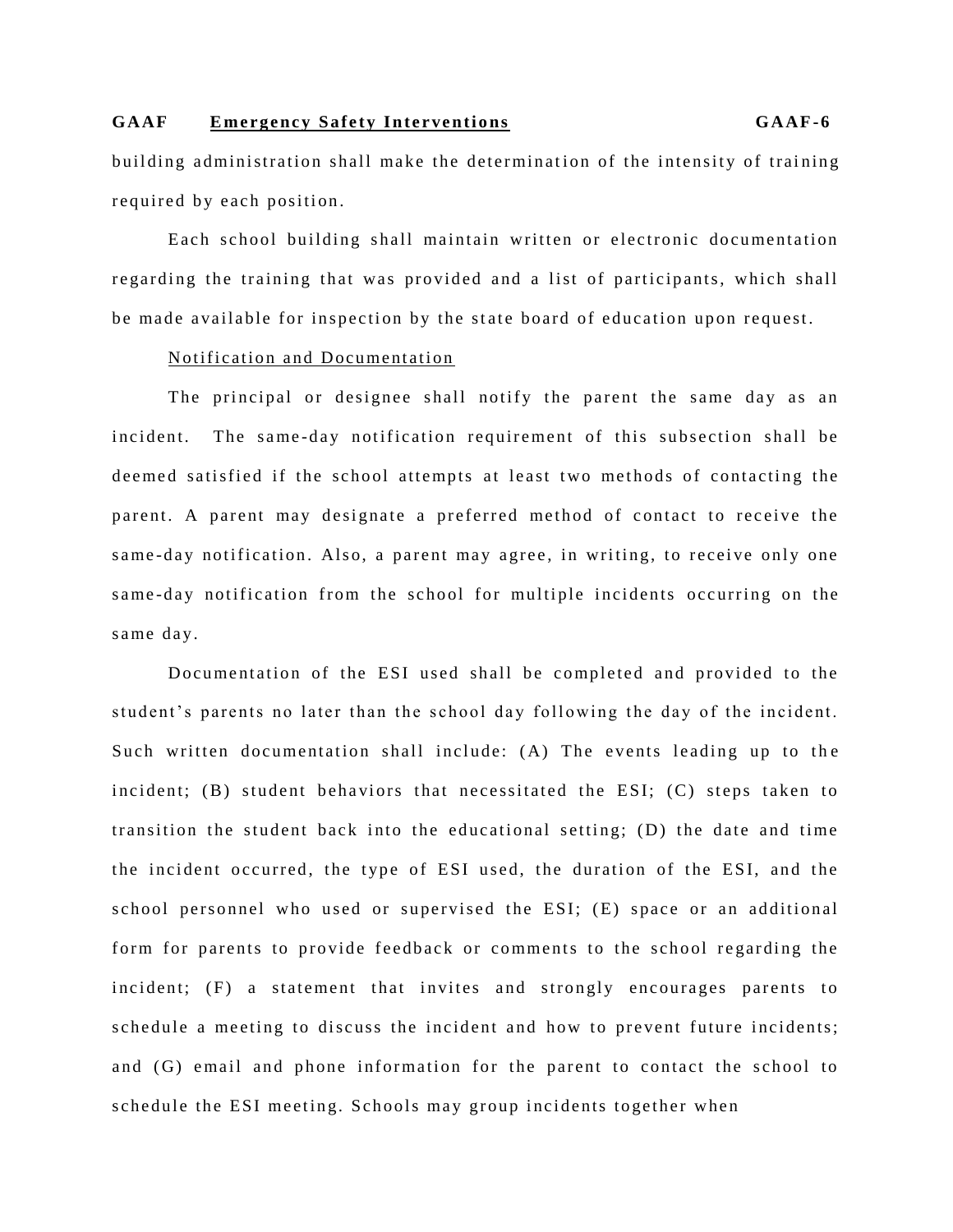documenting the items in subparagraphs  $(A)$ ,  $(B)$  and  $(C)$  if the triggering issue necessitating the ESIs is the same.

The parent shall be provided the following information after the first and each subsequent incident during each school year: (1) a copy of this policy which indicates when ESI can be used; (2) a flyer on the parent's rights; (3) information on the parent's right to file a complaint through the local dispute resolution process (which is set forth in this policy) and the complaint process of the state board of education; and (4) information that will assist the parent in navigating the complaint process, including contact information for Families Together and the Disability Rights Center of Kansas. Upon the first occurrence of an incident of ESI, the foregoing information shall be provided in printed form or, upon the parent's written request, by email. Upon the occurrence of a second or subsequent incident, the parent shall be provided with a full and direct website address containing such information.

## Law Enforcement, School Resource, and Campus Security Officers

Campus police officers and school resource officers shall be exempt from the requirements of this policy when engaged in an activity that has a legitimate law enforcement purpose. School security officers shall not be exempt from the requirements of this policy.

If a school is aware that a law enforcement officer or school resource officer has used seclusion, physical restraint, or mechanical restraint on a student, the school shall notify the parent the same day using the parent's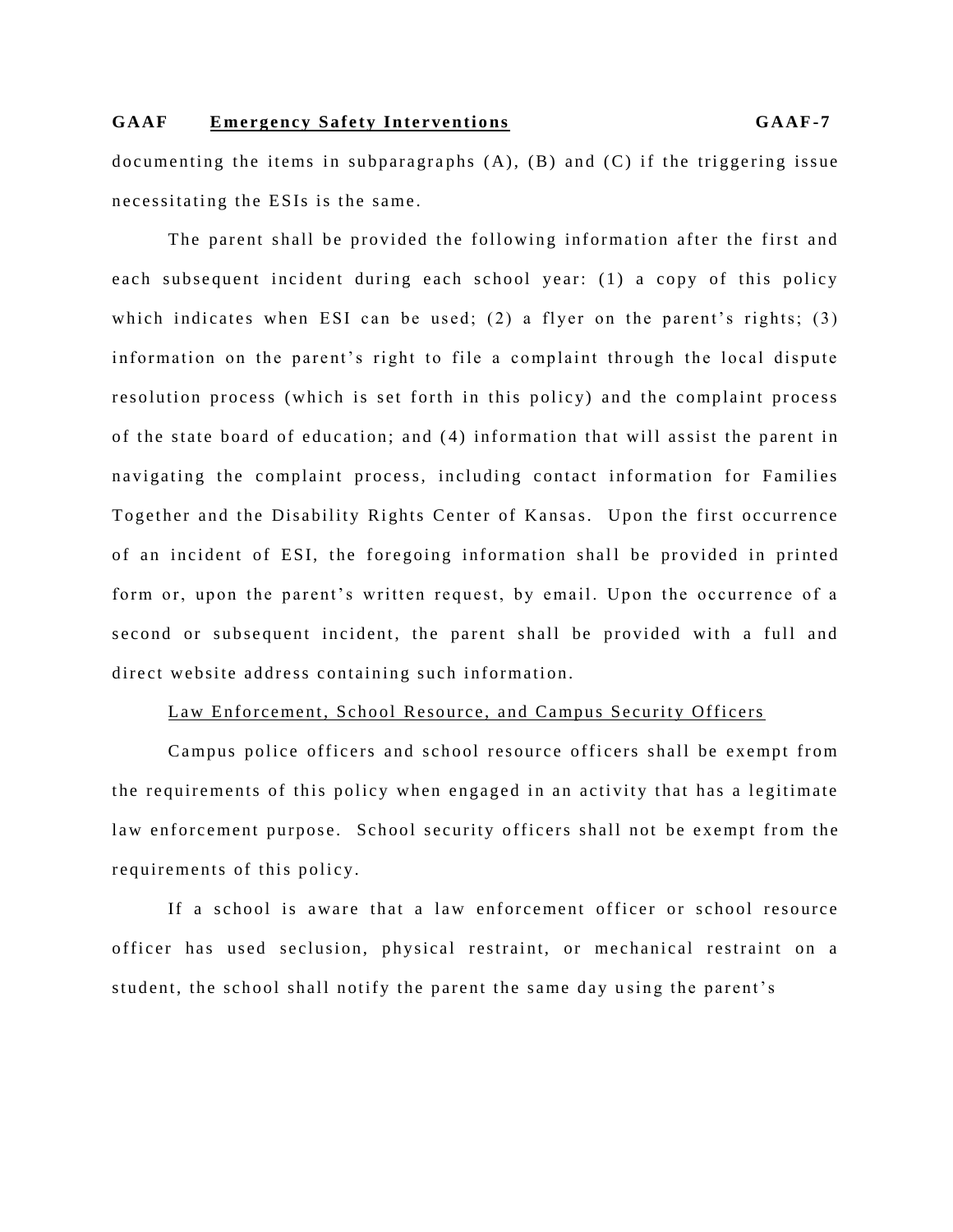preferred method of contact. A school shall not be required to provide written documentation to a parent, as set forth above, regarding law enforcement use of an emergency safety intervention, or report to the state department of education any law enforcement use of an emergency safety intervention. For purposes of this subsection, mechanical restraint includes, but is not limited to, the use of handcuffs.

### Documentation of ESI Incidents

Except as specified above with regard to law enforcement or school resource officer use of emergency safety interventions, each building shall maintain documentation any time ESI is used with a student. Such documentation must include all of the following:

- Date and time of the ESI.
- $\bullet$  Type of ESI,
- Length of time the ESI was used,
- School personnel who participated in or supervised the ESI,
- Whether the student had an individualized education program at the time of the incident.
- Whether the student had a section 504 plan at the time of the incident, and whether the student had a behavior intervention plan at the time of the incident.

All such documentation shall be provided to the building principal, who shall be responsible for providing copies of such documentation to the superintendent or the superintendent's designee on at least a biannual basis. At least once per school year, each building principal or designee shall review the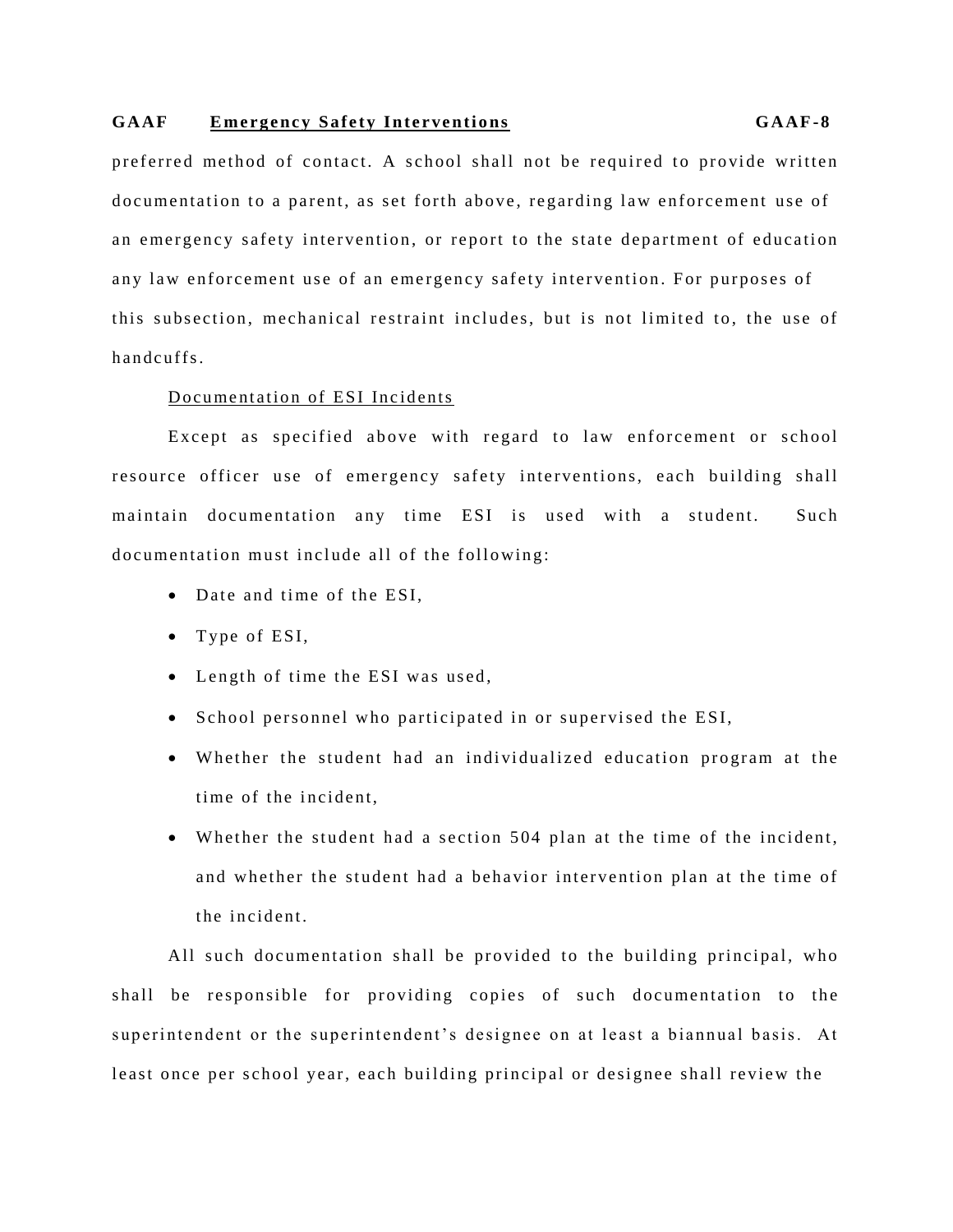documentation of ESI incidents with appropriate staff members to consider the appropriateness of the use of ESI in those instances.

## Reporting Data

District administration shall report ESI data to the state department of education as required.

## Parent Right to Meeting on ESI Use

After each incident, a parent may request a meeting with the school to discuss and debrief the incident. A parent may request such meeting verbally, in writing, or by electronic means. A school shall hold a meeting requested under this subsection within 10 school days of the parent's request. The focus of any such meeting shall be to discuss proactive ways to prevent the need for emergency safety interventions and to reduce incidents in the future.

For a student with an IEP or a Section 504 plan, such student's IEP team or Section 504 plan team shall discuss the incident and consider the need to conduct a functional behavioral assessment, develop a behavior intervention plan, or amend the behavior intervention plan if already in existence.

For a student with a section 504 plan, such student's section 504 plan team shall discuss and consider the need for a special education evaluation. For students who have an individualized education program and are placed in a private school by a parent, a meeting called under this subsection shall include the parent and the private school, who shall consider whether the parent should request an individualized education program team meeting. If the parent requests an individualized education program team meeting, the private school shall help facilitate such meeting.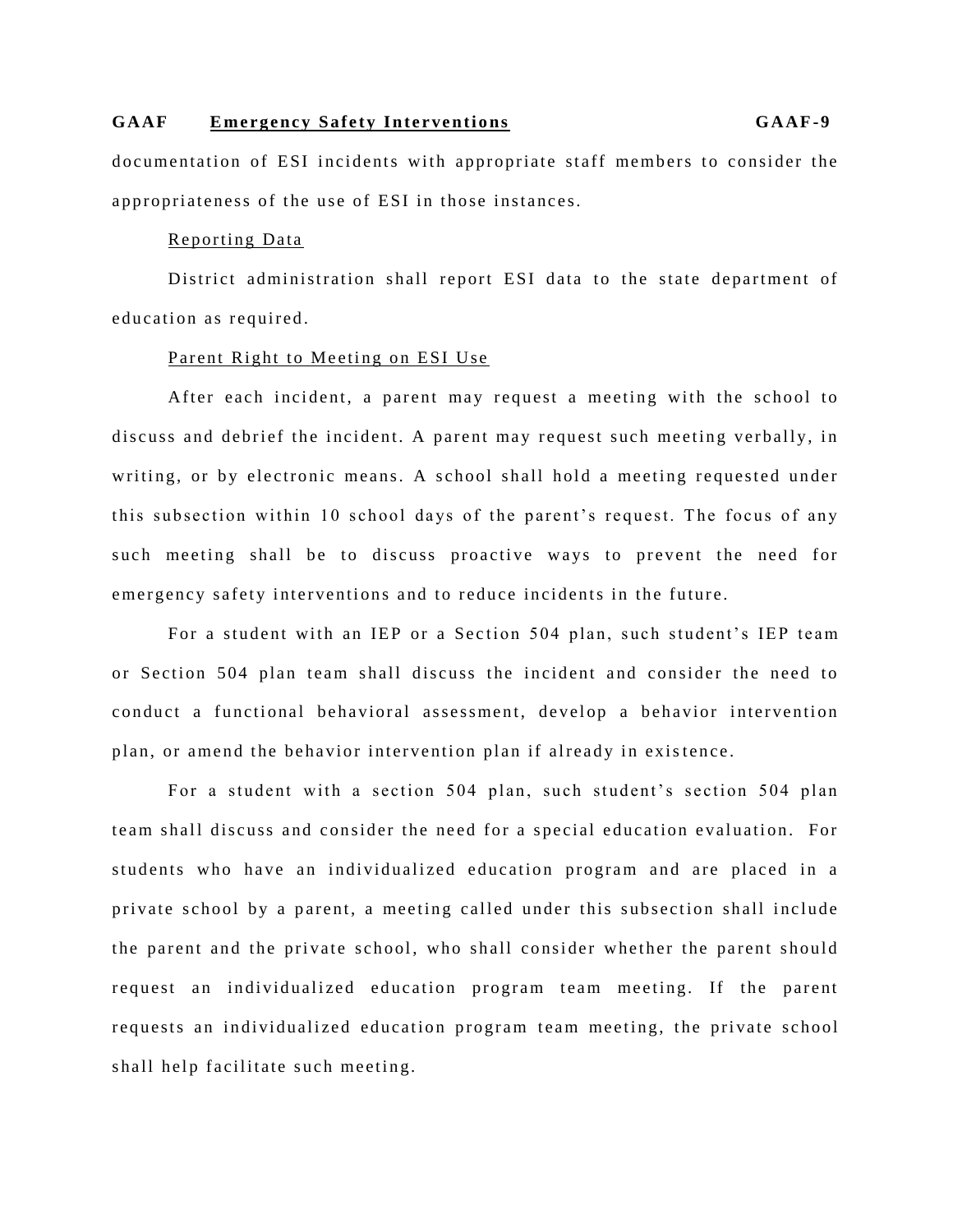For a student without an IEP or Section 504 plan,, the school staff and the parent shall discuss the incident and consider the appropriateness of a referral for a special education evaluation, the need for a functional behavioral assessment, or the need for a behavior intervention plan. Any such meeting shall include the student's parent, a school administrator for the school the student attends, one of the student's teachers, a school employee involved in the incident, and any other school employees designated by the school administrator as appropriate for such meeting.

The student who is the subject of such meetings shall be invited to attend the meeting at the discretion of the parent. The time for calling such a meeting may be extended beyond the 10-day limit if the parent of the student is unable to attend within that time period. Nothing in this section shall be construed to prohibit the development and implementation of a functional behavior assessment or a behavior intervention plan for any student if such student would benefit from such measures

#### Local Dispute Resolution Process

If a parent believes that an emergency safety intervention has been used on the parent's child in violation of state law or board policy, the parent may file a complaint as specified below.

The board of education encourages parents to attempt to resolve issues relating to the use of ESI informally with the building principal and/or the superintendent before filing a formal complaint with the board. Once an informal complaint is received, the administrator handling such complaint shall investigate such matter, as deemed appropriate by the administrator. In the event that the complaint is resolved informally, the administrator must provide a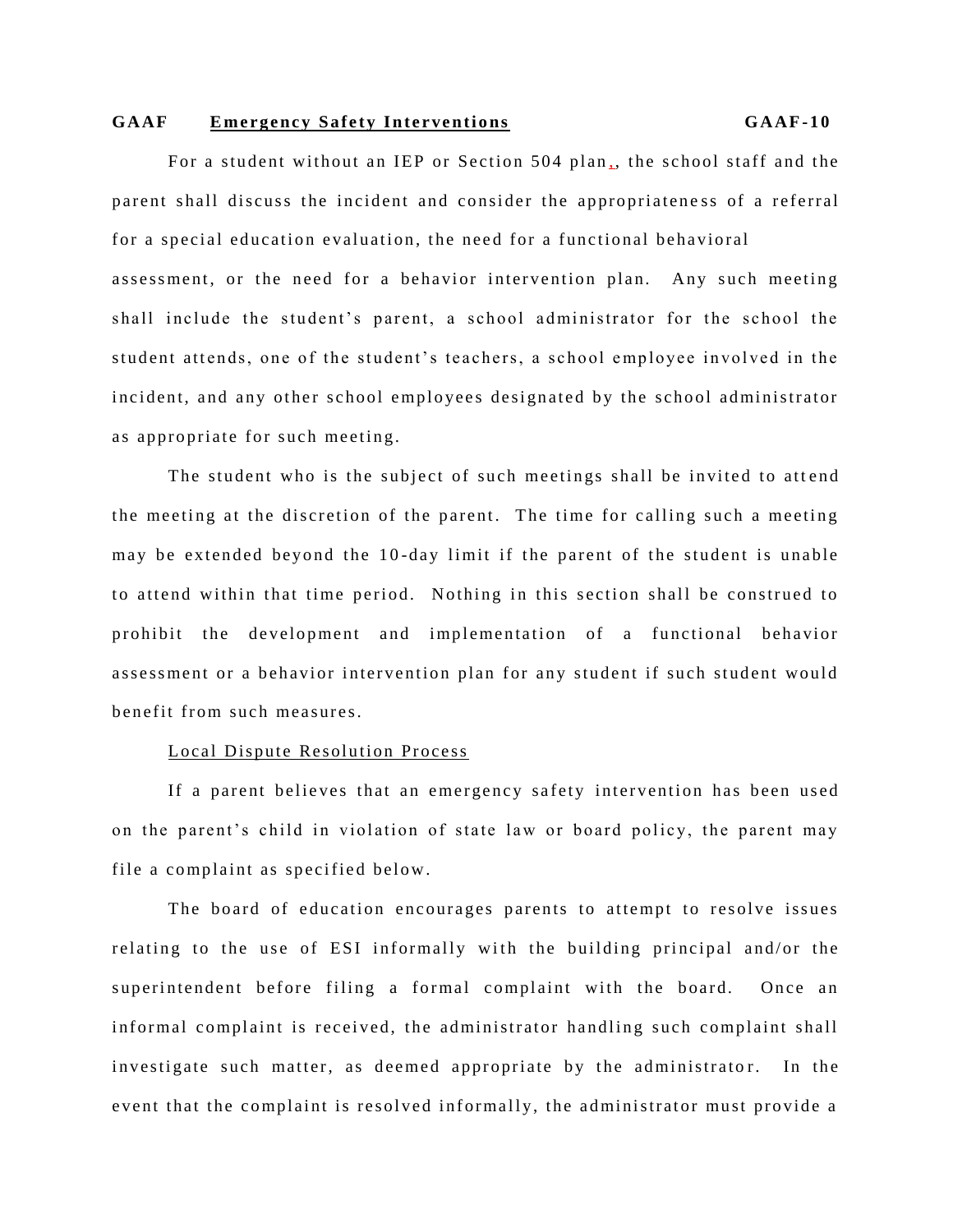written report of the informal resolution to the superintendent and the parents and retain a copy of the report at the school. The superintendent will share the informal resolution with the board of education and provide a copy to the state department of education.

If the issues are not resolved informally with the building principal and/or the superintendent, the parents may submit a formal written complaint to the board of education by providing a copy of the complaint to the clerk of the board and the superintendent within thirty (30) days after the parent is informed of the incident.

Upon receipt of a formal written complaint, the board president shall assign an investigator to review the complaint and report findings to the board as a whole. Such investigator may be a board member, a school administrator selected by the board, or a board attorney. Such investigator shall be informed of the obligation to maintain confidentiality of student records and shall report the findings of fact and recommended corrective action, if any, to the board in executive session.

Any such investigation must be completed within thirty (30) days of receipt of the formal written complaint by the board clerk and superintendent. On or before the  $30<sup>th</sup>$  day after receipt of the written complaint, the board shall adopt written findings of fact and, if necessary, appropriate corrective action. A copy of the written findings of fact and any corrective action adopted by the board shall only be provided to the parents, the school, and the state department of education and shall be mailed to the parents and the state department within 30 days of the board's receipt of the formal complaint.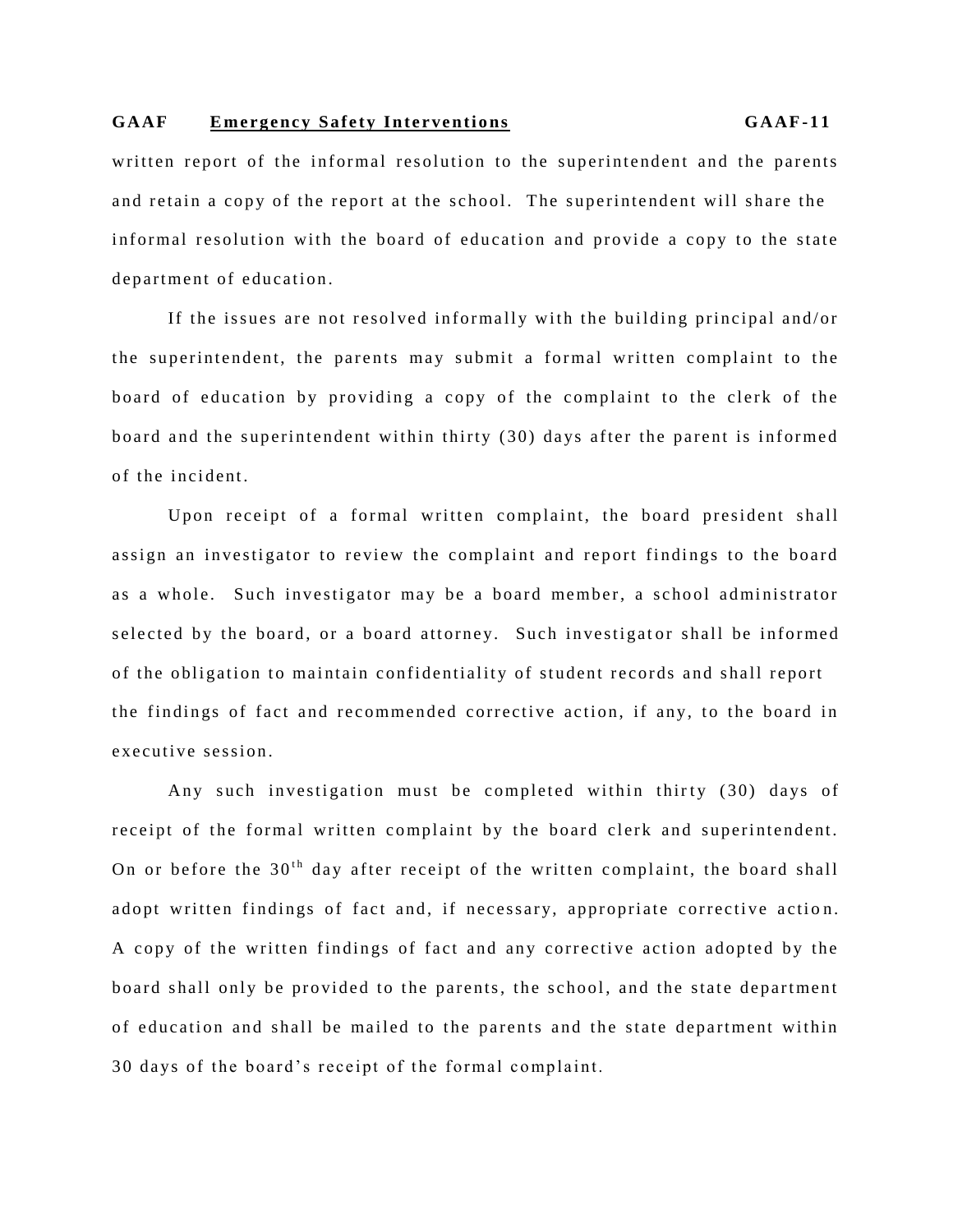If desired, a parent may file a complaint under the state board of education administrative review process within thirty (30) days from the date a final decision is issued pursuant to the local dispute resolution process.

Approved:

KASB Recommendation -  $6/19$ ; 12/13;  $6/15$ ;  $6/16$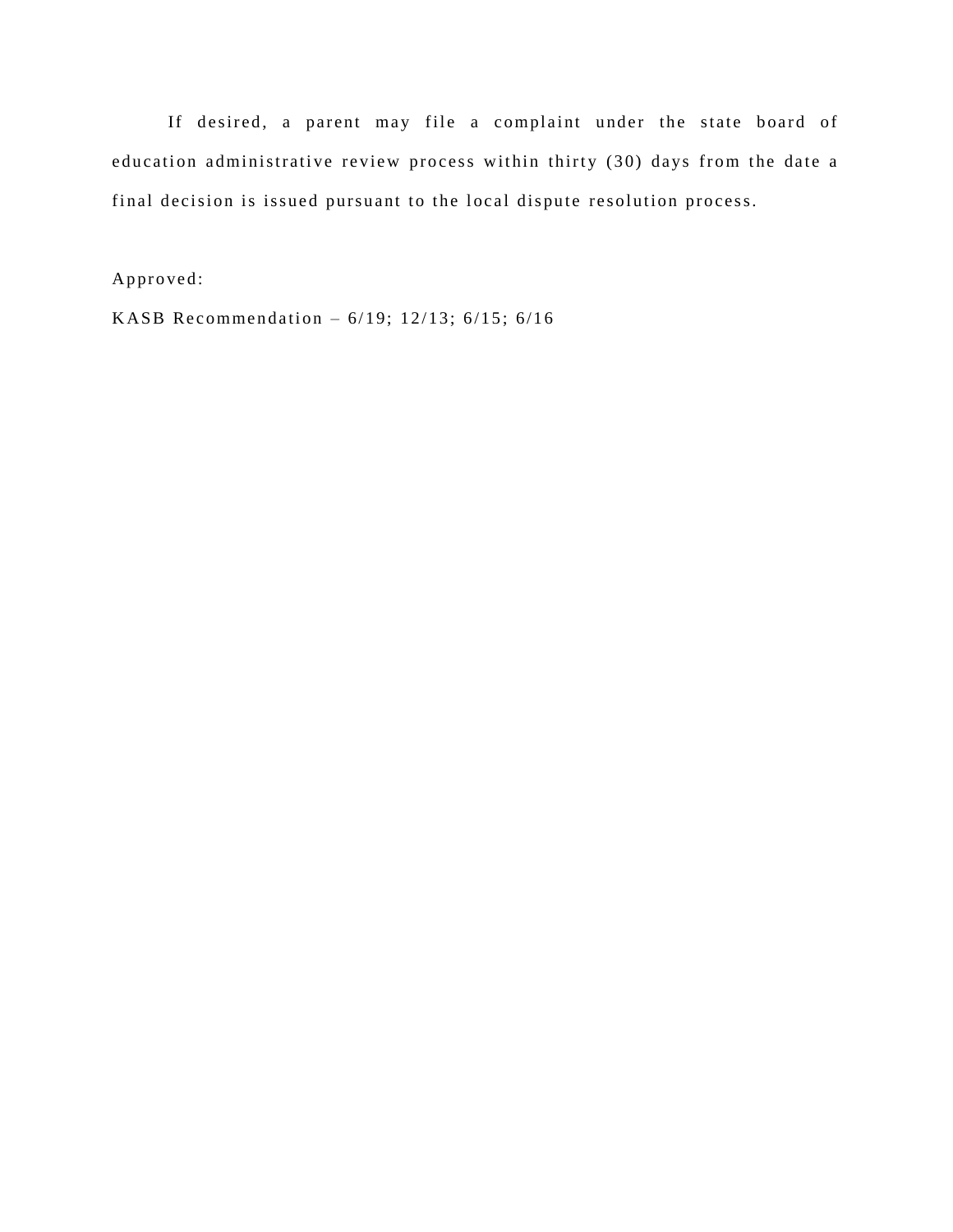## EMERGENCY SAFETY INTERVENTION DOCUMENTATION

| Date: |  |  |  |
|-------|--|--|--|
|       |  |  |  |

Dear: \_\_\_\_\_\_\_\_\_\_\_\_\_\_\_\_\_\_\_\_\_\_\_\_\_\_\_\_

| The purpose of this letter is to inform you that on                       |        | (a.m./p.m.) |
|---------------------------------------------------------------------------|--------|-------------|
|                                                                           | (date) | (time)      |
| the need for the use of an Emergency Safety Intervention was required for |        |             |
|                                                                           |        |             |

 (name of student) *K.A.R. 91-42-1(c) defines Emergency Safety Interventions (ESI) as "the use of seclusion or physical restraint when a student presents an immediate danger to self or others. Violent action that is destructive of property may necessitate the use of an ESI." Whenever an ESI is used, the parent(s)/guardian(s) must be informed within (2) school days.*

| Type of Emergency Safety Intervention Used:                                                                                                                                                                                                   |        |                                                                                                                                                                                                                                                                                                                                                                                                                                                                                                                                                                      |
|-----------------------------------------------------------------------------------------------------------------------------------------------------------------------------------------------------------------------------------------------|--------|----------------------------------------------------------------------------------------------------------------------------------------------------------------------------------------------------------------------------------------------------------------------------------------------------------------------------------------------------------------------------------------------------------------------------------------------------------------------------------------------------------------------------------------------------------------------|
| Duration of Seclusion/Restraint: _________ (minutes)                                                                                                                                                                                          |        | $\text{Location:}\n \underline{\hspace{2cm}}\n \underline{\hspace{2cm}}\n \underline{\hspace{2cm}}\n \underline{\hspace{2cm}}\n \underline{\hspace{2cm}}\n \underline{\hspace{2cm}}\n \underline{\hspace{2cm}}\n \underline{\hspace{2cm}}\n \underline{\hspace{2cm}}\n \underline{\hspace{2cm}}\n \underline{\hspace{2cm}}\n \underline{\hspace{2cm}}\n \underline{\hspace{2cm}}\n \underline{\hspace{2cm}}\n \underline{\hspace{2cm}}\n \underline{\hspace{2cm}}\n \underline{\hspace{2cm}}\n \underline{\hspace{2cm}}\n \underline{\hspace{2cm}}\n \underline{\hs$ |
|                                                                                                                                                                                                                                               |        |                                                                                                                                                                                                                                                                                                                                                                                                                                                                                                                                                                      |
| Description of Incident:                                                                                                                                                                                                                      |        | <u> 1989 - Johann Barbara, margaret eta idazlea (h. 1989).</u>                                                                                                                                                                                                                                                                                                                                                                                                                                                                                                       |
|                                                                                                                                                                                                                                               |        |                                                                                                                                                                                                                                                                                                                                                                                                                                                                                                                                                                      |
| <u> 1989 - Johann Barn, amerikan bernama di sebagai bernama di sebagai bernama di sebagai bernama di sebagai bern</u><br><u> 1989 - Johann Barn, mars et al. 1989 - Anna anno 1989 - Anna ann an t-Amhain ann an t-Amhain ann an t-Amhain</u> |        |                                                                                                                                                                                                                                                                                                                                                                                                                                                                                                                                                                      |
| Please contact the building principal if you have any questions regarding this use of ESI.                                                                                                                                                    |        |                                                                                                                                                                                                                                                                                                                                                                                                                                                                                                                                                                      |
| (Signature of person completing report)                                                                                                                                                                                                       |        | (Date)                                                                                                                                                                                                                                                                                                                                                                                                                                                                                                                                                               |
|                                                                                                                                                                                                                                               |        |                                                                                                                                                                                                                                                                                                                                                                                                                                                                                                                                                                      |
|                                                                                                                                                                                                                                               | (Date) | (Name of staff member)                                                                                                                                                                                                                                                                                                                                                                                                                                                                                                                                               |
| *Original provided to Building Principal                                                                                                                                                                                                      |        |                                                                                                                                                                                                                                                                                                                                                                                                                                                                                                                                                                      |
| *Copy provided to (Parents/Guardians, Administrative Office)                                                                                                                                                                                  |        |                                                                                                                                                                                                                                                                                                                                                                                                                                                                                                                                                                      |